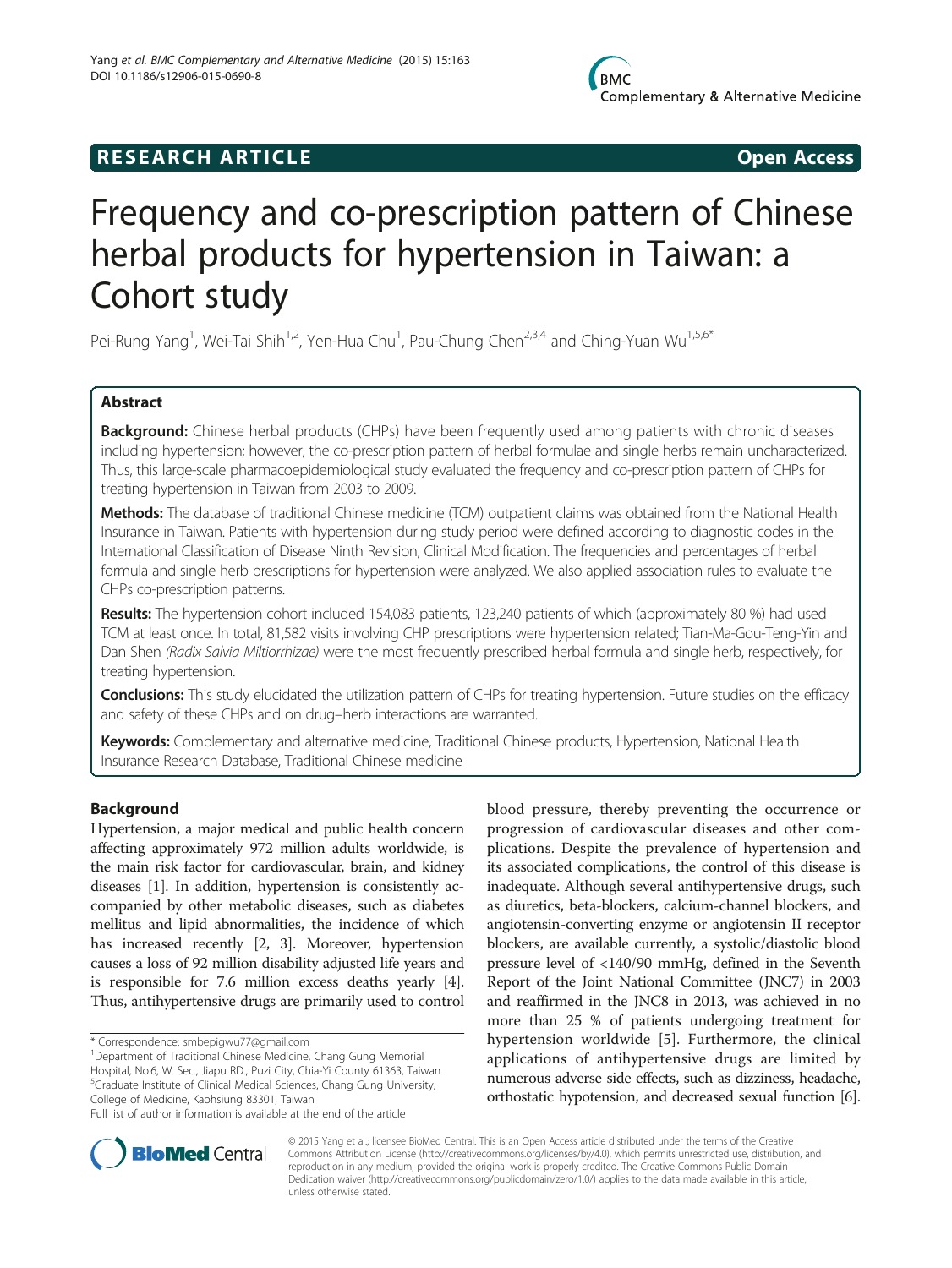Notably, complementary and alternative therapies have become increasingly popular for treating hypertension [[7](#page-6-0)], particularly traditional Chinese medicine (TCM) [[8](#page-7-0)], because of their potential efficacy and few side effects [[9](#page-7-0), [10](#page-7-0)]. In addition to numerous published cases and randomized trials, an increasing number of experimental studies have revealed multiple antihypertensive and protective mechanisms of TCM [\[10](#page-7-0)]. In addition, various metaanalyses and systemic reviews have recently evaluated the effectiveness of TCM for hypertension [\[11\]](#page-7-0).

TCM, including acupuncture, traumatology manipulative therapies, and decoction, plays a crucial role in health care in Taiwan and other Asian or Western countries. Chinese herbal products (CHPs), a modern form of decoctions in which herbal formulae and single herbs are concentrated into granulated compounds, are widely prescribed by TCM physicians because of their convenience and quality. According to TCM theory, TCM physicians evaluate patient conditions to prescribe one or more herbal formulae combined with several single herbs for each prescription. However, the CHPs used for treating hypertension and their co-prescription patterns remain not fully elucidated.

The National Health Insurance (NHI) program has been reimbursing claims for CHPs, including single herbs or herbal formulae, in Taiwan since 1995. By using the National Health Insurance Research Database (NHIRD), we analyzed the CHPs prescribed for treating hypertension and their co-prescription patterns in Taiwan. The results are a reference from which clinical practitioners can understand the medicinal demands and preferences of TCM users with hypertension and thereby provide reliable information about CHP use.

# Methods

### Data source

The NHI program of Taiwan, executed in 1995, reimburses both Western medicines and CHPs. Approximately 99 % of Taiwan residents were included into the program by the end of 2010 [\[12](#page-7-0)]. The electronic database of all claims obtained from the NHIRD website involved medical record files containing patient sex and date of birth, date of medical visits, medical care facilities and specialties, drugs, management and treatment, transferred identification number, and three major diagnoses coded according to the International Classification of Diseases, Ninth Revision, Clinical Modification (ICD-9-CM) format. The data regarding patient identity and institutions are cryptographically scrambled to protect personal privacy. Thus, the NHIRD offers an optimal platform for understanding the utilization pattern of CHPs prescribed by licensed TCM physicians among the hypertension patient population in Taiwan.

We analyzed a sample of one million randomly selected patients from among the 22 million beneficiaries of the NHI program in Taiwan, determining the prevalence of prescribed CHPs in patients with hypertension from 2003 to 2009. This study adhered to strict confidentiality guidelines according to regulations for personal electronic data protection and was approved by the Ethics Review Board of Chang Gung Memorial Hospital, Chia-Yi Branch (103-7691B).

### Study subjects

The study cohort comprised patients diagnosed with hypertension (ICD-9-CM codes: 401–405) three or more times within one year from 2003 to 2009; information was obtained from Western and TCM outpatient visit records. All hypertension-related medical records were analyzed during the study period. In the hypertension cohort, patients who had at least one TCM outpatient clinical visit from 2003 to 2009 were defined as TCM users; among the TCM users, those who had used CHPs were defined as CHP users, whereas those with no TCM outpatient records were defined as non-TCM users. In addition, we obtained the prescription files containing the CHP prescription records corresponding to patient outpatient visits that involved a hypertension diagnosis to assess the corresponding CHP co-prescriptions for hypertension.

## Study variables

Patient demographic characteristics were investigated to determine the main independent variables affecting TCM use in the hypertension cohort. In addition to patient sex, patient age was categorized into three groups: <45, 45–65, >65 years. The monthly insurance salaries of patients were grouped into four levels: NT\$0, NT\$1–NT\$15,840, NT\$15,841–NT\$25,000, >NT\$25,000. Urban levels in this study were divided into four strata according to the location of NHI registration. Level 1 referred to the most urbanization and level 4 indicated the least urbanization. We also included the following clinical, potential comorbidities related to hypertension from the NHIRD as independent variables: ischemic heart disease (ICD-9-CM codes: 410–414), cardiovascular disease (ICD-9-CM codes: 430–438), atherosclerosis (ICD-9-CM code: 440), hyperlipidemia (ICD-9-CM code: 272), and type II diabetes mellitus (ICD-9-CM code: 250).

#### Traditional Chinese medicine

TCM, comprising CHPs, acupuncture, and traumatology manipulative therapies, has developed over the past millennia and is most widely adopted by patients in Taiwan. Prescriptions by TCM physicians based on the patients' varying signs and symptoms may comprise one or more herbs (formulae). Chinese herbal drugs or formulae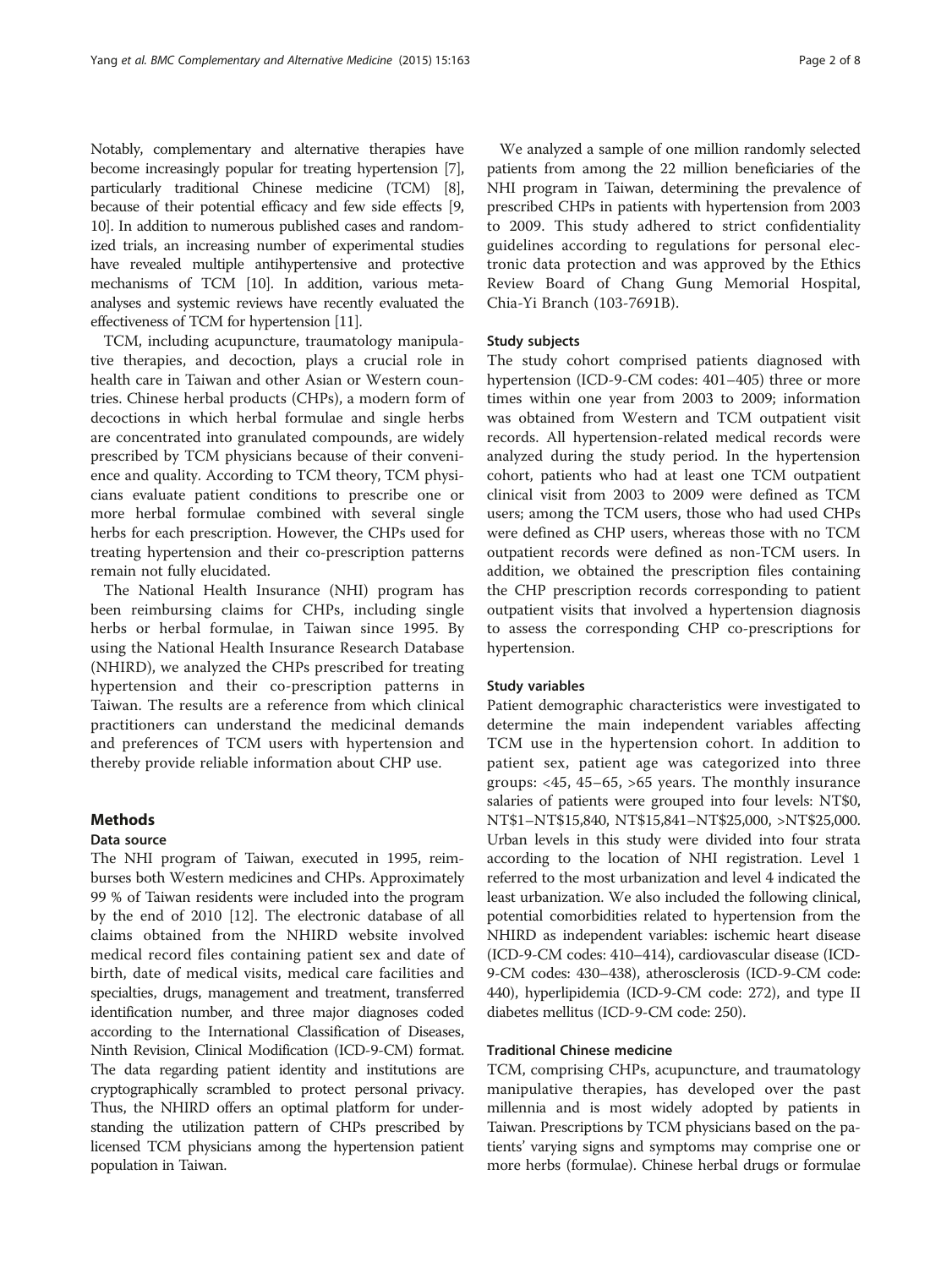are manufactured as powder or fine granules that can be easily mixed in a single prescription. Information regarding reimbursed CHPs, including the name of each CHP, the proportion of each constituent, the date and period of drug approval, the code, and the manufacturer name, were obtained from the Department of Chinese Medicine and Pharmacy website.

### Statistical analysis

Drug registration numbers from the Department of Chinese Medicine and Pharmacy website were linked to the outpatients visit records of the hypertension cohort. Database software, SAS Version 9.2 (SAS Institute Inc., Cary, NC, USA), was used for data linkage and descriptive statistic analysis of drug utilization pattern, including frequencies, percentages, average daily  $dose(g)$ , and average use duration(days) of herbal formulae or single herbs for treating hypertension. In general, TCM physicians prescribe one or more herbal formulae including several single herbs to treat patients. In this study, the association rules of data mining were applied to assess the co-prescriptions of CHPs for hypertension. The support factor was the proportion of the co-prescriptions of medications A and B among all prescriptions, and the confidence factor was the proportion of the co-prescriptions of medications A and B among all prescriptions containing medication A (Fig. 1). We used 0.5 % as the minimum support factor and 30 % as the minimum confidence factor [[13](#page-7-0)].



# Results

In this study, we identified 154,083 patients who had visited the outpatient department for hypertension three or more times within one year during the study period among the study cohort of one million randomly sampled patients. Table 1 shows a summary of the patient characteristics. Of these patients, 123,240 patients (approximately 80 %) used TCM at least once, and 116,070 patients used CHPs. Female patients used TCM more frequently than did male patients. The peak age of the patients receiving TCM treatment ranged between 45 to 65 years (47.4 %). In addition, patients with comorbidities such as metabolic diseases, including diabetes mellitus or hyperlipidemia, were more likely to consider TCM treatment.

|  | <b>Table 1</b> Characteristics of Hypertension population from one |  |  |  |
|--|--------------------------------------------------------------------|--|--|--|
|  | million random sampling cohort of the NHIR database                |  |  |  |

| Characteristics                            | Non-TCM<br>Users |      | <b>TCM</b> users |      | CHP users |      |
|--------------------------------------------|------------------|------|------------------|------|-----------|------|
|                                            | No.              | %    | No.              | %    | No.       | $\%$ |
| Age                                        |                  |      |                  |      |           |      |
| $<$ 45                                     | 3802             | 12.3 | 18768            | 15.2 | 17653     | 15.2 |
| 45-65                                      | 12790            | 41.5 | 58453            | 47.4 | 55219     | 47.6 |
| >65                                        | 14251            | 46.2 | 46019            | 37.3 | 43198     | 37.2 |
| Gender                                     |                  |      |                  |      |           |      |
| Female                                     | 11509            | 37.3 | 64826            | 52.6 | 61594     | 53.1 |
| Male                                       | 19334            | 62.7 | 58414            | 47.4 | 54476     | 46.9 |
| Insurance salaries(NTD\$/<br>$month)^1$    |                  |      |                  |      |           |      |
| 0                                          | 5965             | 19.3 | 21891            | 17.8 | 20485     | 17.7 |
| 1-15840                                    | 5653             | 18.3 | 18185            | 14.8 | 16980     | 14.6 |
| 15841-25000                                | 12882            | 41.8 | 57967            | 47.0 | 55006     | 47.4 |
| >25000                                     | 6343             | 20.6 | 25197            | 20.4 | 23599     | 20.3 |
| Urban Level <sup>2</sup>                   |                  |      |                  |      |           |      |
| 1                                          | 9069             | 29.4 | 35622            | 28.9 | 33226     | 28.6 |
| $\overline{2}$                             | 13023            | 42.2 | 55239            | 44.8 | 52063     | 44.9 |
| 3                                          | 5538             | 18.0 | 20546            | 16.7 | 19486     | 16.8 |
| 4                                          | 3213             | 10.4 | 11833            | 9.6  | 11295     | 9.7  |
| Comorbidity with<br>hypertension(ICD-9-CM) |                  |      |                  |      |           |      |
| Ischemic Heart Disease<br>$(410 - 414)$    | 9607             | 31.1 | 41603            | 33.8 | 39237     | 33.8 |
| Cardiovascular disease<br>$(430 - 438)$    | 7466             | 24.2 | 27218            | 22.1 | 25592     | 22.1 |
| Atherosclerosis(440)                       | 931              | 3.0  | 3814             | 3.1  | 3616      | 3.1  |
| Hyperlipidemia (272)                       | 11476            | 37.2 | 52627            | 42.7 | 49629     | 42.8 |
| Type II Diabetes Mellitus(250)             | 9773             | 31.7 | 39936            | 32.4 | 37514     | 32.3 |
| Total                                      | 30843            |      | 123240           |      | 116070    |      |

1. NTD, New Taiwan dollar 1USD≒30NTD

2. 1:most urbanization; 4:least urbanization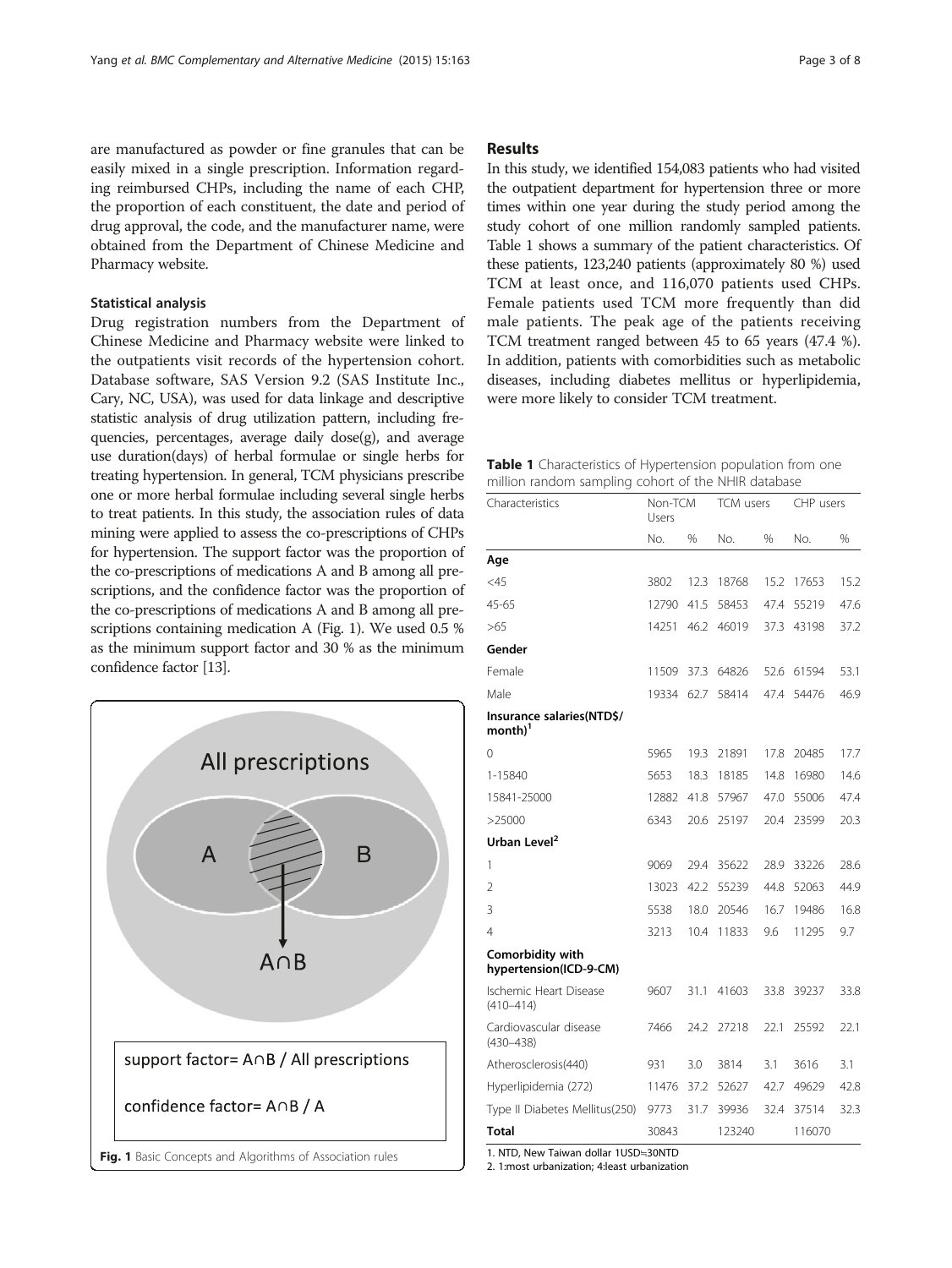<span id="page-3-0"></span>Table 2 presents the estimated prevalence of hypertension (15.4 %) in Taiwan from 2003 to 2009, indicating that the prevalence increased with an increase in age for both sexes. The prevalence of hypertension was 2.5 %, 32.7 %, and 67.6 % in women and 4.1 %, 32.6 %, and 60.8 % in men aged <45, 45–65, and > 65 years, respectively.

Between 2003 and 2009 in Taiwan, 81,582 hypertensionrelated outpatient visits involved CHP prescriptions by TCM physicians. Table 3 presents the most frequently prescribed herbal formulae and single herbs during these outpatient visits and includes data on the frequency of prescriptions, average daily doses, and average prescription durations. The most commonly prescribed herbal formula for hypertension was Tian-Ma-Gou-Teng-Yin (27.5 %), followed by Gou-Teng-San (12.5 %), Xue-Fu-Zhu-Yu-Tang (9.2 %), Jia-Wei-Xiao-Yao-San (7.8 %), and Zhi-Bo-Di-Huang-Wan (6.1 %). Moreover, Dan Shen (Radix Salvia Miltiorrhizae) (17.1 %) was the most commonly prescribed single herb for patients with hypertension, followed by Gou Teng (Ramulus Uncariae cum Uncis) (10.4 %), Ge Gen (Radix Puerariae) (8.4 %), and Niu Xi (Radix Achyranthis Bidentatae) (6.4 %).

According to the association rules in Table [4](#page-4-0), the most commonly prescribed combination of two herbal formulae for hypertension was Tian-Ma-Gou-Teng-Yin and Xue-Fu-Zhu-Yu-Tang (support factor, 2.64 %). The most commonly prescribed combination of a herbal formula and a single herb for treating hypertension was Tian-Ma-Gou-Teng-Yin and Dan Shen (support factor, 5.11 %). In addition, TCM physicians frequently prescribed Tian-Ma-Gou-Teng-Yin in combination with other herbal formulae, such as Xue-Fu-Zhu-Yu-Tang, Zhi-Bo-Di-Huang-Wan, Qi-Ju-Di-Huang-Wan, and Long-Dan-Xie-Gan-Tang, or with another single herb, such as Dan Shen, Ge Gen, and Xia Ku Cao (Spica Prunellae Vulgaris). The most commonly prescribed combination of two single herbs was Tian Ma (Rhizoma Gastrodiae Elatae) and Gou Teng (support factor, 2.28 %). Moreover, physicians frequently prescribed Dan Shen in combination with other single herbs, such as Ge Gen, Chuan Qi (Radix Notoginseng), Gou Teng, and Shan Zha (Crataegi Fructus) for treating hypertension.

Table 2 Patient number and estimated prevalence of hypertension in Taiwan from one million random sampling cohort of the NHIR database 2003-2009

| Age/gender All |        |        | Female |              | Male  |        |  |
|----------------|--------|--------|--------|--------------|-------|--------|--|
| All            | 154083 | 15.4 % | 76335  | 15.1 % 77748 |       | 157%   |  |
| $45$           | 22570  | 33%    | 8561   | 2.5 %        | 14009 | 4 1 %  |  |
| 45-65          | 71243  | 32.6%  | 36066  | 327%         | 35177 | 32.6 % |  |
| >65            | 60270  | 64.2 % | 31708  | 67.6 %       | 28562 | 60.8 % |  |

| Table 3 Top ten herbal formulae and single herb prescribed by      |  |  |  |  |
|--------------------------------------------------------------------|--|--|--|--|
| traditional Chinese medicine doctors for Hypertension (n = 81,582) |  |  |  |  |

|                                          |                                       |        | 2 L                          |                                                |  |
|------------------------------------------|---------------------------------------|--------|------------------------------|------------------------------------------------|--|
|                                          | Frequency of<br>prescription<br>n (%) |        | Average<br>daily<br>dose (g) | Average duration<br>for prescription<br>(days) |  |
| Herbal formulae                          |                                       |        |                              |                                                |  |
| Tian-Ma-Gou-Teng-Yin                     | 22,403                                | 27.5 % | 9.7                          | 10.4                                           |  |
| Gou-Teng-San                             | 10,211                                | 12.5 % | 7.6                          | 9.2                                            |  |
| Xue-Fu- Zhu-Yu-Tang                      | 7,540                                 | 9.2 %  | 7.7                          | 10.7                                           |  |
| Jia-Wei-Xiao-Yao-San                     | 6,342                                 | 7.8 %  | 7.1                          | 11.4                                           |  |
| Zhi-Bo-Di-Huang-Wan                      | 4,999                                 | 6.1 %  | 6.4                          | 11.6                                           |  |
| Qi-Ju-Di-Huang-Wan                       | 4,828                                 | 5.9 %  | 4.9                          | 12.7                                           |  |
| Long-Dan-Xie-Gan-Tang                    | 4,589                                 | 5.6 %  | 8.4                          | 10.2                                           |  |
| Liu-Wei-Di-Huang-Wan                     | 4,058                                 | 5.0 %  | 6.8                          | 11.0                                           |  |
| Zhi-Gan-Cao-Tang                         | 3,834                                 | 4.7 %  | 8.0                          | 11.5                                           |  |
| Shu-Jing-Huo-Xue-Tang                    | 3,661                                 | 4.5 %  | 5.2                          | 11.8                                           |  |
| <b>Single Herb</b>                       |                                       |        |                              |                                                |  |
| Dan Shen (Radix Salvia<br>Miltiorrhizae) | 13,970                                | 17.1 % | 2.3                          | 11.3                                           |  |
| Gou Teng (Ramulus<br>Uncariae cum Uncis) | 8,492                                 | 10.4 % | 2.0                          | 10.4                                           |  |
| Ge Gen (Radix Puerariae)                 | 6,846                                 | 8.4 %  | 1.9                          | 10.4                                           |  |
| Niu Xi (Radix Achyranthis<br>Bidentatae) | 5,230                                 | 6.4 %  | 2.3                          | 11.9                                           |  |
| Xia Ku Cao (Spica<br>Prunellae Vulgaris) | 4,964                                 | 6.1 %  | 2.2                          | 10.8                                           |  |
| Da Huang (Radix et<br>Rhizoma Rhei)      | 4,964                                 | 6.1 %  | 1.0                          | 10.8                                           |  |
| Du Zhong (Cortex<br>Eucommiae)           | 4,576                                 | 5.6 %  | 1.7                          | 11.9                                           |  |
| Tian Ma (Rhizoma<br>Gastrodiae Elatae)   | 4,284                                 | 5.3 %  | 1.7                          | 10.9                                           |  |
| Chuan Qi (Radix<br>Notoginseng)          | 4,189                                 | 5.1 %  | 3.0                          | 10.5                                           |  |
| Shan Zha (Crataegi<br>Fructus)           | 4,173                                 | 5.1 %  | 1.8                          | 10.8                                           |  |

# **Discussion**

To the best of our knowledge, this is the first large, random national-level study to document the frequency and co-prescription pattern of CHPs, including herbal formulae and single herbs, for hypertension. The results were obtained by analyzing the computerized insurance reimbursements in Taiwan. The term "hypertension" did not exist in ancient China; thus, TCM has been used to treat hypertension-related symptoms in clinical practice rather than to decrease blood pressure values. In other words, TCM physicians treat patients according to a holistic consideration of the body's condition. The most common clinical manifestations of hypertension include dizziness, headache, fatigue, shortness of breath, lassitude in the loins and knees, memory loss, dry eyes,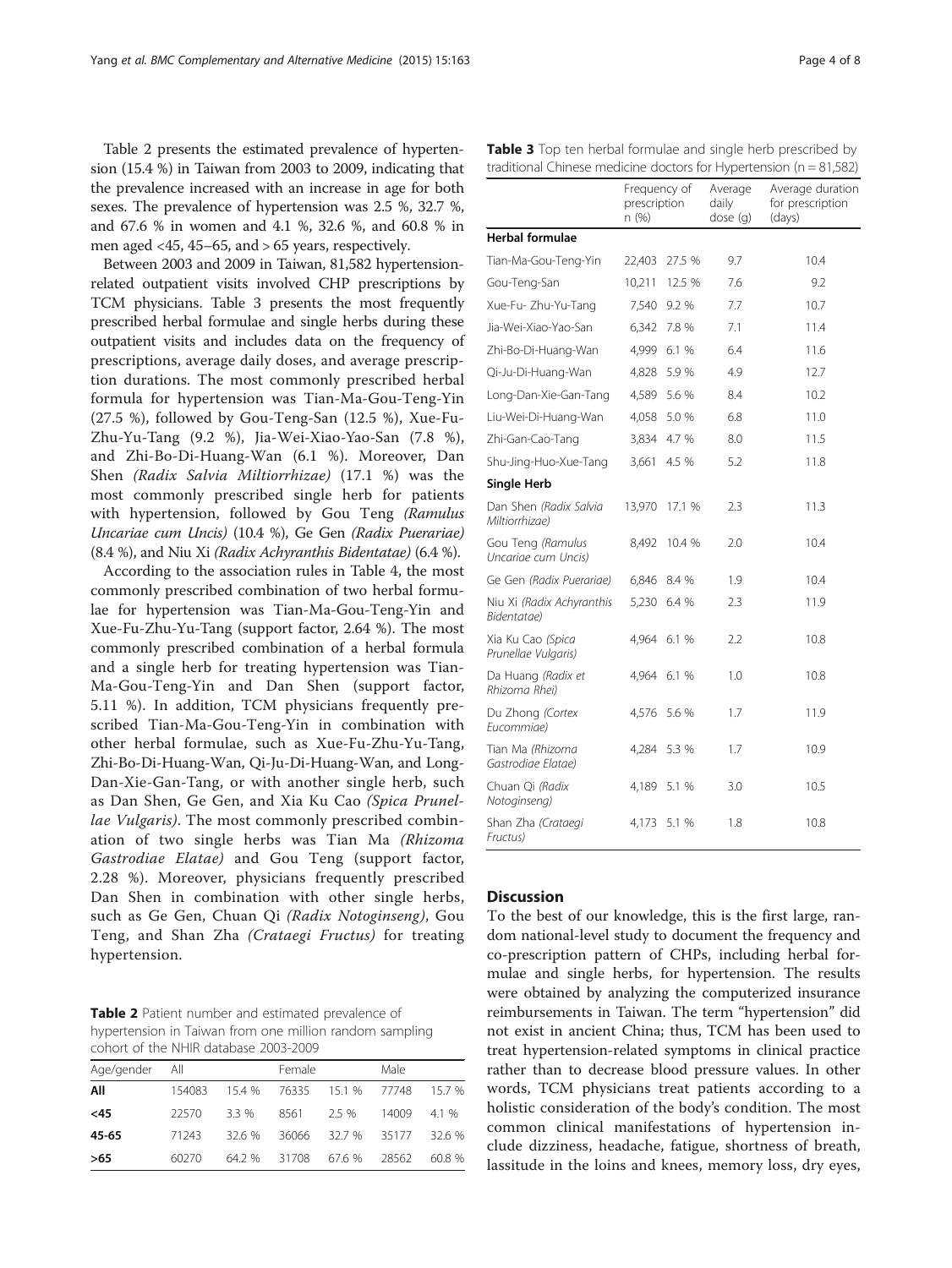| Herbal associations        | Support (%) | Confidence (%) | Transaction<br>count | Association rule                                                                             |
|----------------------------|-------------|----------------|----------------------|----------------------------------------------------------------------------------------------|
| Single herb to single herb | 2.28        | 43.46          | 1862                 | Tian Ma (Rhizoma Gastrodiae Elatae) → Gou Teng (Ramulus<br>Uncariae cum Uncis)               |
|                            | 2.19        | 26.09          | 1785                 | Ge Gen (Radix Puerariae) $\rightarrow$ Dan Shen (Radix Salvia Miltiorrhizae)                 |
|                            | 2.16        | 42.15          | 1764                 | Chuan Qi (Radix Notoginseng) $\rightarrow$ Dan Shen (Radix Salvia Miltiorrhizae)             |
|                            | 2.14        | 20.56          | 1745                 | Gou Teng (Ramulus Uncariae cum Uncis) $\rightarrow$ Dan Shen (Radix Salvia<br>Miltiorrhizae) |
|                            | 1.69        | 33.09          | 1380                 | Shan Zha (Crataegi Fructus) $\rightarrow$ Dan Shen (Radix Salvia Miltiorrhizae)              |
| Herbal formula to herbal   | 2.64        | 28.55          | 2151                 | Xue-Fu- Zhu-Yu-Tang → Tian-Ma-Gou-Teng-Yin                                                   |
| formula                    | 1.89        | 30.77          | 1538                 | Zhi-Bo-Di-Huang-Wan → Tian-Ma-Gou-Teng-Yin                                                   |
|                            | 1.82        | 30.91          | 1486                 | Qi-Ju-Di-Huang-Wan → Tian-Ma-Gou-Teng-Yin                                                    |
|                            | 1.60        | 28.49          | 1307                 | Long-Dan-Xie-Gan-Tang → Tian-Ma-Gou-Teng-Yin                                                 |
| Herbal formula to single   | 5.11        | 18.61          | 4166                 | Tian-Ma-Gou-Teng-Yin → Dan Shen (Radix Salvia Miltiorrhizae)                                 |
| herb                       | 2.66        | 9.68           | 2168                 | Tian-Ma-Gou-Teng-Yin → Ge Gen (Radix Puerariae)                                              |
|                            | 2.47        | 9.00           | 2014                 | Tian-Ma-Gou-Teng-Yin → Xia Ku Cao (Spica Prunellae Vulgaris)                                 |
|                            | 2.02        | 21.83          | 1645                 | Xue-Fu- Zhu-Yu-Tang → Dan Shen (Radix Salvia Miltiorrhizae)                                  |
|                            | 1.64        | 5.99           | 1340                 | Tian-Ma-Gou-Teng-Yin → Du Zhong (Cortex Eucommiae)                                           |

<span id="page-4-0"></span>Table 4 Co-prescriptions (one to one association) of single herbs and herbal formulae for Hypertension population

and palpitations [[14\]](#page-7-0). TCM physicians prescribe various Chinese herbal formulae or single herbs to treat such patients by differentiating the syndromes according to the signs and symptoms caused by hypertension and TCM principles.

Because of the unsatisfactory efficacy and potential side effects of antihypertensive drugs, including dizziness, headache, orthostatic hypotension, and decreased sexual function after long term use [\[6](#page-6-0)],the use of TCM as an alternative therapeutic option for hypertension has been increasing in Taiwan. Although several studies on CHPs have reported their effectiveness in treating hypertension [[7,](#page-6-0) [8, 15\]](#page-7-0), additional studies are warranted to further investigate the safety and efficacy of CHPs and their drug interactions.

Tian-Ma-Gou-Teng-Yin, the most commonly prescribed herbal formula for hypertension in Taiwan, as reported by a previous study [\[16](#page-7-0)], has been demonstrated to lower blood pressure and total cholesterol, prevent the incidence of stroke in patients with hypertension, and improve clinical symptoms and quality of life [[17](#page-7-0), [18\]](#page-7-0). Several clinical studies and animal experiments have revealed that Tian-Ma-Gou-Teng-Yin decreases endothelin, angiotensin II [[19](#page-7-0)], superoxide dismutase [[20\]](#page-7-0),and calcium gene-related peptides [\[21](#page-7-0)], regulates the secretions and serum concentrations of vasoactive substances [[22](#page-7-0)], and enhances insulin resistance [\[23](#page-7-0)]. However, a review article reported that no randomized, controlled clinical trials have compared the effects of Tian-Ma-Gou-Teng-Yin with those of a placebo or no treatment. Thus, further research is warranted to establish the efficacy of Tian-Ma-Gou-Teng-Yin [[24\]](#page-7-0).

Gou-Teng-San is the second most commonly prescribed herbal formula for hypertension. Gou-Teng-San is often prescribed for headache and vertigo and has recently been prescribed for treating hypertension and dementia [[25](#page-7-0)]. Reportedly, the antihypertensive effect of Gou-Teng-San is mediated by calcium channel antagonist action, which was demonstrated clearly in the pharmacological analysis of hirsutine, an indole alkaloid isolated from Gou Teng [[26](#page-7-0)]. The other possible mechanism for the antihypertensive effect of Gou-Teng-San is the radical scavenging activity of Gou Teng, a main component herb of Gou-Teng-San, in the isolated aorta with the endothelium, reported in an experimental animal model [[27](#page-7-0)].

Xue-Fu-Zhu-Yu-Tang, the third most commonly prescribed herbal formula for hypertension, is commonly prescribed for cardiovascular diseases by TCM physicians in clinical practice. Patients with hypertension typically exhibit enhanced platelet adhesion, aggregation, releasing reaction, and dysfunction in erythrocyte deformability; hence, improving erythrocyte deformability and inhibiting platelet activation might be helpful in treating patients with hypertension. The use of CHPs might improve blood rheological conditions, including coagulation, viscosity, blood flow, and deformability [[10](#page-7-0)]. Certain experimental studies have demonstrated that Xue-Fu-Zhu-Yu-Tang can increase coronary blood flow, improve cardiac microcirculation, prevent platelet aggregation, and accommodate blood lipids [[28](#page-7-0), [29](#page-7-0)].

Although Jia-Wei-Xiao-Yao-San is rarely prescribed alone by TCM physicians for treating hypertension, this study revealed that it was the fourth most commonly prescribed herbal formula for hypertension.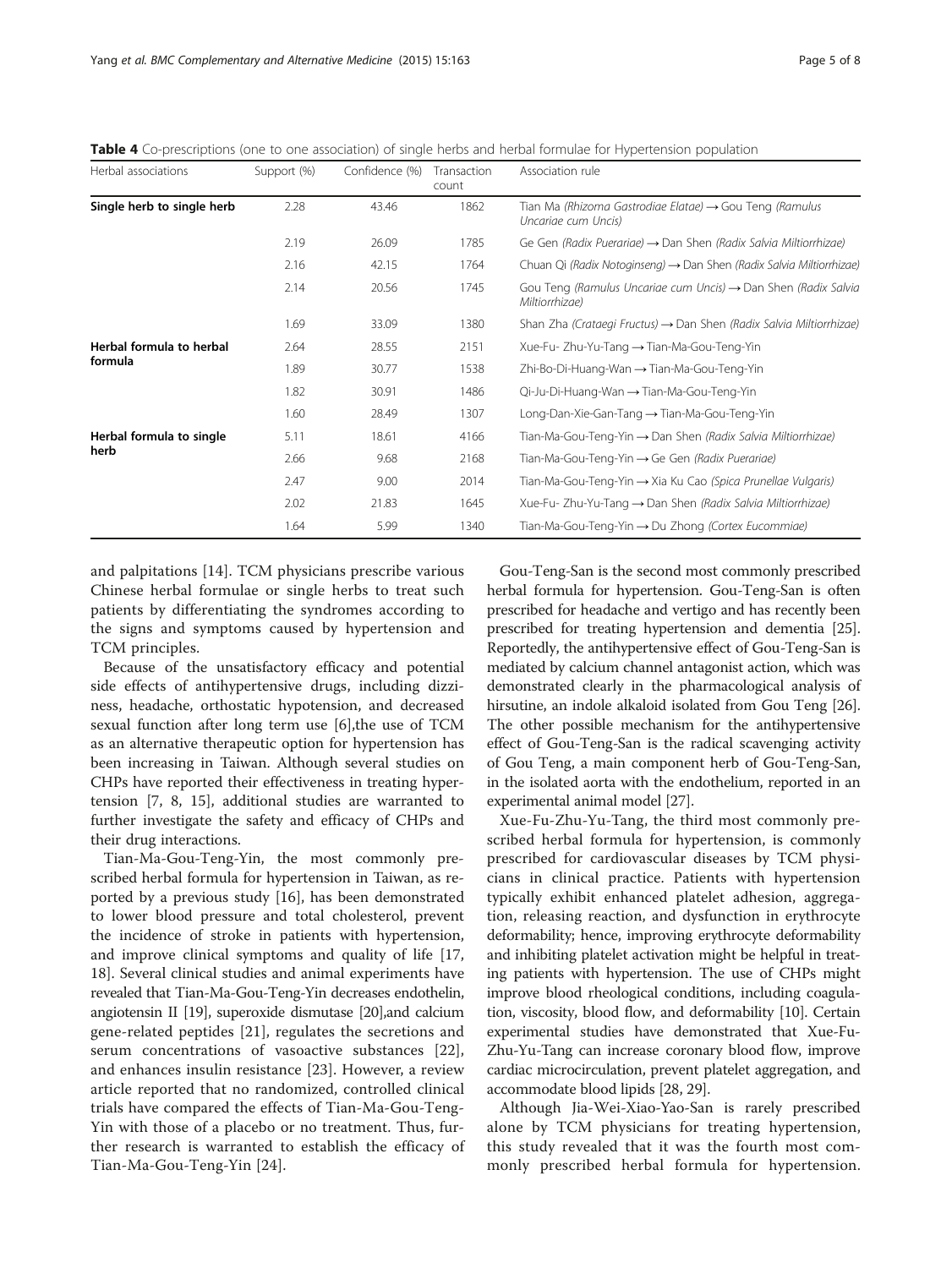TCM physicians combined it with another herbal formula and/or single herb according to patient symptoms [[30](#page-7-0)]. Moreover, previous studies have reported that Jia-Wei-Xiao-Yao-San is the most commonly used CHP for relieving menopausal symptoms, such as hot flushes, and other related symptoms, including emotional disturbances and insomnia [[31, 32\]](#page-7-0). Patients with such symptoms might be at a higher risk of developing hypertension, and this may explain the frequent prescription of Jia-Wei-Xiao-Yao-San for hypertension.

As observed in Table [3](#page-3-0), Dan Shen, the dried root and the rhizome of Salviamiltiorrhiza Bge (Labiatae), is the most frequently prescribed single herb for hypertension. Studies have reported the multiple pharmacological activities of Dan Shen in the cardiovascular system, including anti-hypertension [\[33](#page-7-0)], anti-thrombosis [[34](#page-7-0)], anti-atherosclerosis [[35\]](#page-7-0),and cardioprotection [[36](#page-7-0)], in addition to improved microcirculation in the brain and heart [[37\]](#page-7-0). Previous studies have demonstrated that the active chemical constituents of Dan Shen, particularly, tanshinone IIA, danshensu, salvianolic acid B, lithospermicacids, and cryptotanshinone, exhibit beneficial effects in managing cardiovascular diseases [[38, 39](#page-7-0)]. For over five decades, using Dan Shen products has been considered extremely safe, with no reports of any major adverse effect [[40](#page-7-0)]. Although studies have reported its interactions with warfarin, salicylate, diazepam, and ginseng [[41](#page-7-0)–[44\]](#page-7-0), no studies have reported interactions between antihypertensive drugs and Dan Shen.

Gou Teng is the second most frequently prescribed single herb for hypertension. Certain studies have reported that alkaloids are the main active pharmacological components of Gou Teng. Of these components, rhynchophylline and isorhynchophylline are the chief ingredients, which play a major role as hypotensive agents [\[45](#page-7-0)]. As observed in Table [4](#page-4-0), TCM physicians often used Tian Ma in combination with Gou Teng for treating hypertension or hypertension-related symptoms. Tian Ma is also a crucial Chinese herb used for decreasing blood pressure values. Moreover, recent studies have demonstrated that it can promote a stable decrease in blood pressure, improve clinical symptoms, regulate the rennin–angiotensin system, improve insulin resistance and salt sensitivity, and decrease serum levels of total cholesterol, triglycerides, and low-density lipoprotein cholesterol [\[15, 46](#page-7-0), [47\]](#page-7-0).

To increase treatment efficacy and compensate for insufficiency of another single herb, TCM physicians often use two single herbs as a herb pair. Tian Ma used with Gou Teng is an example of a herb pair that increases treatment efficacy and exerts similar effects in the cardiovascular and central nervous systems. This might explain why Tian Ma and Gou Teng are the two

most frequently prescribed single herbs in combination for treating hypertension.

In addition, TCM physicians often used Ge Gen to treat hypertension-related symptoms such as headache and dizziness. Previous studies have reported that Ge Gen primarily comprises isoflavonoids, such as puerarin, diadzein, and daidzin, which exhibit anti-hypertensive [[48\]](#page-7-0) and antithrombotic effects [\[49](#page-7-0)] and reduce plasma cholesterol levels [[50](#page-7-0)].

TCM physicians treat patients with hypertension according to syndrome differentiation theory, and prescriptions differed among TCM physicians because of their experience and knowledge. In the present study, the co-prescription patterns of CHPs by TCM physicians differed from that of decoctions. TCM physicians prescribed a thoroughly recorded formula as the core formula and subtracted or added herbs in a decoction preparation to fit a patient's condition according to TCM theory. When they prescribed CHPs, which are extracted and completely mixed together in the manufacturing process, TCM physicians only added single or multiple herbs into the core formula, but subtracted or changed the proportions of herbs in the finished herbal products. Thus, TCM physicians combined other formulae or herbs in each prescription to treat patients. Moreover, the NHI in Taiwan only reimburses CHPs and not decoctions, eliciting our concern that the coprescription pattern of CHPs with a high support factor might indicate a typical practice pattern among TCM physicians in Taiwan [[51\]](#page-7-0). Although 5.9 CHPs were prescribed on average during one hypertension-related TCM outpatient visit in the present study, the coprescription of three or more Chinese herbal formulae or single herbs for hypertension had a low support factor; thus, we determined two co-prescription patterns (one to one association) in the study.

Tian-Ma-Gou-Teng-Yin and Xue-Fu-Zhu-Yu-Tang was the most commonly prescribed combination of two herbal formulae for treating hypertension, whereas Tian-Ma-Gou-Teng-Yin and Dan Shen were the most frequently prescribed combination of an herbal formula and a single herb for treating hypertension. In addition, Tian-Ma-Gou-Teng-Yin and Dan Shen were the most frequently coprescribed herbal formula and single herb for treating hypertension. Furthermore, we could investigate the most common corresponding diagnoses or syndromes related to hypertension. As in a previous study [\[32\]](#page-7-0), we can conduct clinical trials on the efficacy and safety of these co-prescribed CHPs according to the results of our study in the future.

Although patients with hypertension primarily seek conventional therapy, TCM is crucial in complementary and alternative medicines. In other words, most patients with hypertension who went to TCM outpatient clinical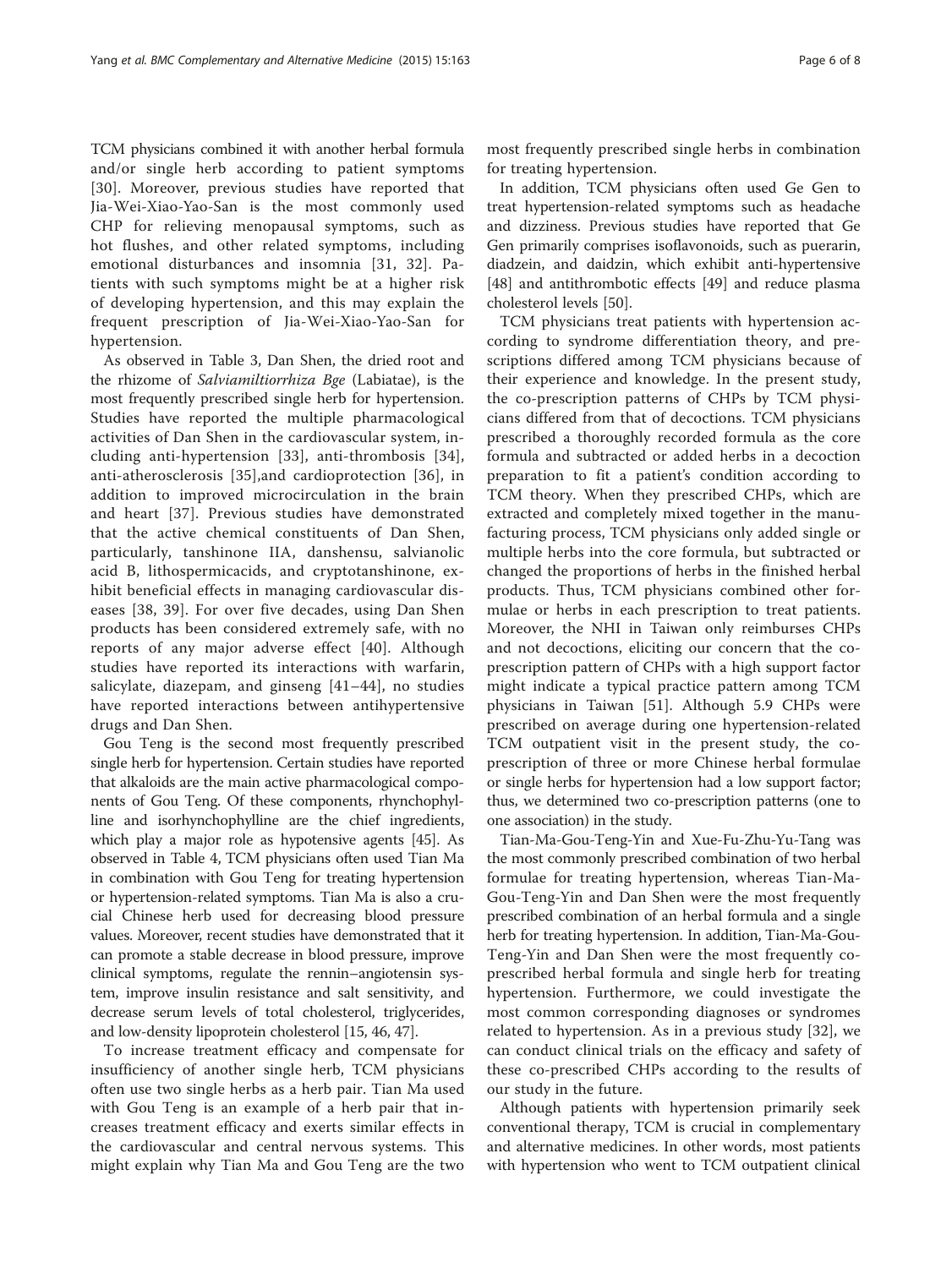<span id="page-6-0"></span>practices for treatment often had an initial hypertension diagnosis from Western medicine practitioners. Furthermore, modern TCM physicians are trained in Western medicine knowledge during undergraduate or refresher courses. Although, the therapeutic principles of TCM are based on the results of syndrome differentiation, which differs from the principles of Western medicine, TCM physicians in Taiwan must use ICD-9-CM codes in the NHI claims database to diagnose diseases during outpatient visits.

A previous study revealed that some patients seek TCM treatment for problems other than hypertension, whereas some patients were treated for hypertension with acupuncture and traumatology manipulative therapies [[16\]](#page-7-0). This might explain why only 81,582 outpatient hypertension-related visits involved CHP prescriptions by TCM physicians among the 123,240 TCM visits investigated in the present study. The prevalence of hypertension increases with age, especially when people are older than 65 years. These findings were consistent with those of a previous study [[52](#page-7-0)]. However, our cohort included patients who had visited the outpatient department because of hypertension three or more times within one year alone during the study period of 2003–2009; this might have led to an underestimation of the prevalence of hypertension in Taiwan. In the present study cohort, women and patients aged 45–65 years used TCM more frequently than did men and patients in the other age groups. In addition, the patients with hypertension who experienced additional comorbidities such as metabolic diseases were more likely to consider TCM treatments.

This study had three limitations. First, we could not obtain definitive conclusions regarding the relationship between the severity of hypertension and TCM utilization. Second, apparently, TCM physicians in Taiwan use ICD-9-CM for diagnosis in clinical practice, but no reliable and suitable disease coding system exists for TCM. Several variations were observed in the prescription patterns for treating hypertension because the therapeutic principles of TCM are based on the results of syndrome differentiation. Thus, developing a coding system for TCM diagnostic classifications in the future is critical and will assist TCM research greatly. Third, NHI provided reimbursements for only finished herbal products prescribed by TCM physicians and did not include decoctions and CHPs provided by pharmacies; this might have led to the underestimation of the frequency of TCM utilization. However, this underestimation might be small because most CHPs were reimbursed.

### Conclusions

This study analyzed a cohort of one million randomly sampled patients from the NHIRD from 2003 to 2009

and documented the frequency and co-prescription pattern of CHPs for hypertension in clinical practice in Taiwan. However, further research must be conducted to strengthen the available clinical evidence regarding the efficacy and safety of CHPs in improving hypertensionrelated mortality and morbidity as well as the drug–herb interactions.

#### Abbreviations

CHPs: Chinese herbal products; TCM: Traditional Chinese Medicine; NHI: National Health Insurance; NHIRD: National Health Insurance Research Database; ICD-9-CM: International Classification of Diseases, Ninth Revision, Clinical Modification.

#### Competing interests

The authors declare that they have no competing interests.

#### Authors' contributions

All authors designed and conceived the study. PRY, YHC, and PCC analyzed and interpreted the data. PRY, WTS and CYW wrote the study. All authors approved the final version of submitted manuscript.

#### Acknowledgments

The author's would like to thank Center of Excellence for Chang Gung Research Datalink (CORPG6D0161) for the comments and assistance in data analysis. This study was supported by a grant from Chang Gung Memorial Hospital, Chia-yi Branch, and based on the National Health Insurance Research Database provided by the Central Bureau of National Health Insurance, the Department of Health, and managed by the National Health Research Institutes. The interpretation and conclusions contained herein do not represent those of Bureau of National Health Insurance, Department of Health, or National Health Research Institutes.

#### Author details

<sup>1</sup>Department of Traditional Chinese Medicine, Chang Gung Memorial Hospital, No.6, W. Sec., Jiapu RD., Puzi City, Chia-Yi County 61363, Taiwan. <sup>2</sup>Institute of Occupational Medicine and Industrial Hygiene, National Taiwan University College of Public Health, Taipei 10055, Taiwan. <sup>3</sup>Department of Public Health, National Taiwan University College of Public Health, Taipei 10055, Taiwan. <sup>4</sup> Department of Environmental and Occupational Medicine, National Taiwan University Hospital and National Taiwan University College of Medicine, Taipei 10055, Taiwan. <sup>5</sup>Graduate Institute of Clinical Medical Sciences, Chang Gung University, College of Medicine, Kaohsiung 83301, Taiwan. <sup>6</sup> Kidney and Diabetic Complications Research Team, Chang Gung Memorial Hospital, Chia-Yi County 61363, Taiwan.

#### Received: 26 December 2014 Accepted: 21 May 2015 Published online: 06 June 2015

#### References

- 1. Kearney PM, Whelton M, Reynolds K, Muntner P, Whelton PK, He J. Global burden of hypertension: analysis of worldwide data. Lancet. 2005;365(9455):217–23.
- 2. Masuo K, Tuck ML, Lambert GW. Hypertension and diabetes in obesity. Int J Hypertens. 2011;2011:695869.
- 3. Anagnostis P, Karagiannis A, Tziomalos K, Athyros VG, Kita M, Mikhailidis DP. Endocrine hypertension: diagnosis and management of a complex clinical entity. Curr Vasc Pharmacol. 2010;8(5):646–60.
- 4. Lawes CM, Vander Hoorn S, Rodgers A. Global burden of blood-pressurerelated disease, 2001. Lancet. 2008;371(9623):1513–8.
- 5. MacMahon S, Alderman MH, Lindholm LH, Liu L, Sanchez RA, Seedat YK. Blood-pressure-related disease is a global health priority. Lancet. 2008;371(9623):1480–2.
- 6. Yach D, Hawkes C, Gould CL, Hofman KJ. The global burden of chronic diseases: overcoming impediments to prevention and control. JAMA. 2004;291(21):2616–22.
- 7. Chen KJ, Hui KK, Lee MS, Xu H. The potential benefit of complementary/ alternative medicine in cardiovascular diseases. Evid Based Complement Alternat Med. 2012;2012:125029.